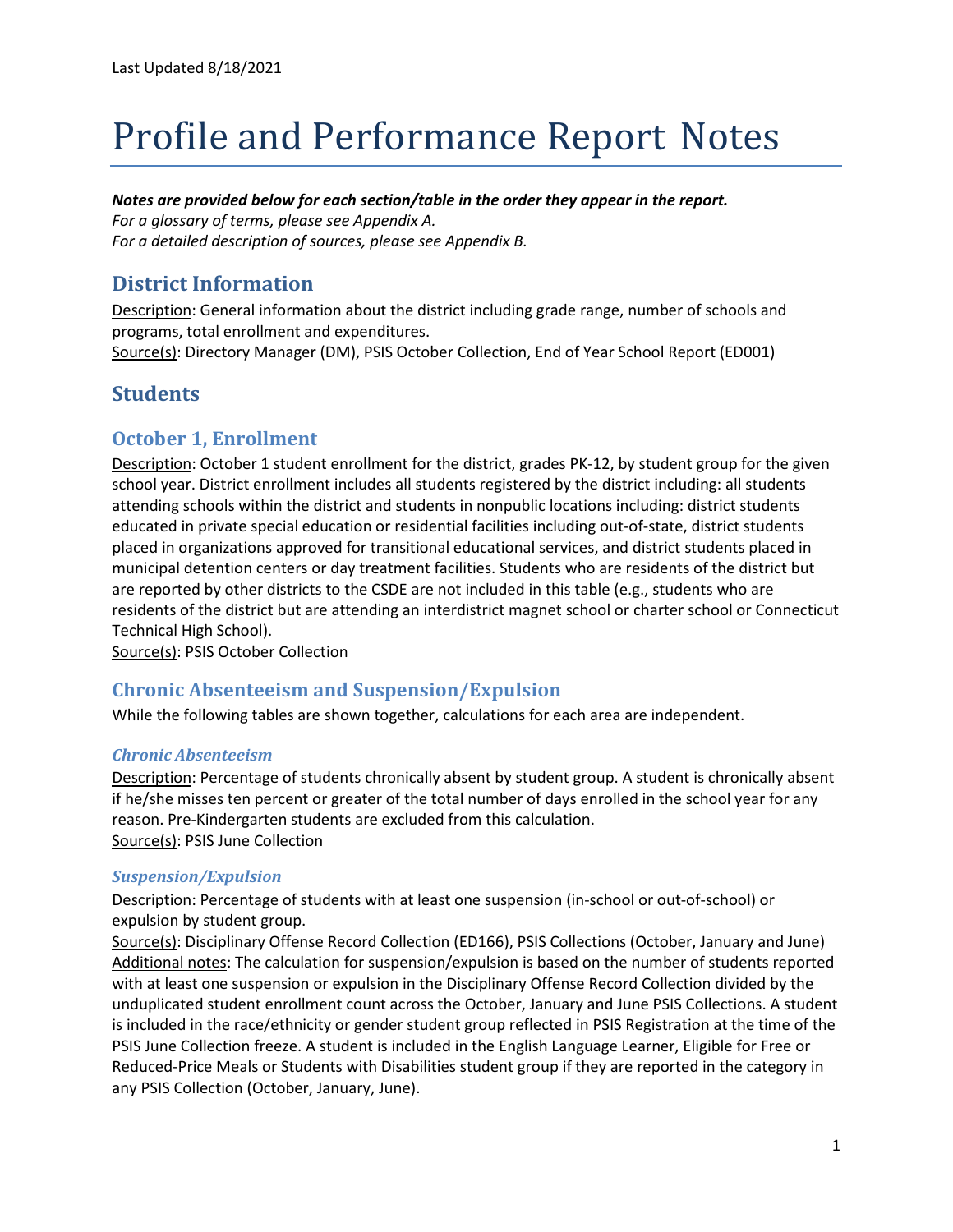#### *Truant*

Description: Count of students in the district qualified as truant under state statute. A student is considered truant if he/she is age five to eighteen, inclusive, enrolled in a public or private school and has four unexcused absences from school in any one month or ten unexcused absences from school in any school year.

Students who were truant before dropping out or transferring are included in this count. Source(s): Connecticut School Data Report (ED165)

#### *School-Based Arrests*

Description: Count of school-based arrests within the district as defined in Public Act No 15- 168. "School-based arrest" means an arrest of a student for conduct of such student on school property or at a school-sponsored event.

Source(s): Disciplinary Offense Record Collection (ED166)

# **Educators**

#### **Full-Time Equivalent (FTE) Staff**

Description: Full-time equivalent (FTE) count by staff assignment category. Certified staff assignments are mapped to the PPR staff categories based on the table below. Please note that FTE counts represent staff assigned to all grades, prekindergarten through Grade 12. All data are as of October 1 of the school year. It is important to note that certified educators who work for public school districts but are assigned to work portions of their time in non-public schools have their non-public school service counted at the district level only.

Source(s): Certified Staff File (ED163) – years 2001-02 through 2013-14 or Educator Data System (EDS) – 2014-15 through present, Non-Certified Staff File (ED162)

| <b>Assignment Category</b>               | Assignment/Role Description                             |
|------------------------------------------|---------------------------------------------------------|
| Administrators, Coordinators, Department | Administrative Assistant                                |
| Chairs                                   | <b>Assistant Principal</b>                              |
|                                          | <b>Assistant Principal - CTHSS</b>                      |
|                                          | <b>Assistant Superintendent</b>                         |
|                                          | Athletic Coordinator (does not supervise)               |
|                                          | Athletic Director - District/Multiple Schools           |
|                                          | Athletic Director - Single School                       |
|                                          | Charter School Principal or Director                    |
|                                          | <b>CTHSS Career Technical Education Department Head</b> |
|                                          | Dean of Students/Housemaster                            |
|                                          | Dept. Chair w/ Evaluation - requires 092 endorsement    |
|                                          | Dept. Chair w/o Evaluation - requires 105               |
|                                          | endorsement                                             |
|                                          | Director of Pupil Personnel Services                    |
|                                          | Home/School Liaison                                     |
|                                          | Lead Teacher                                            |
|                                          | Other Administrative (Certified)                        |
|                                          | Pgm. Director/Curriculum Coordinator                    |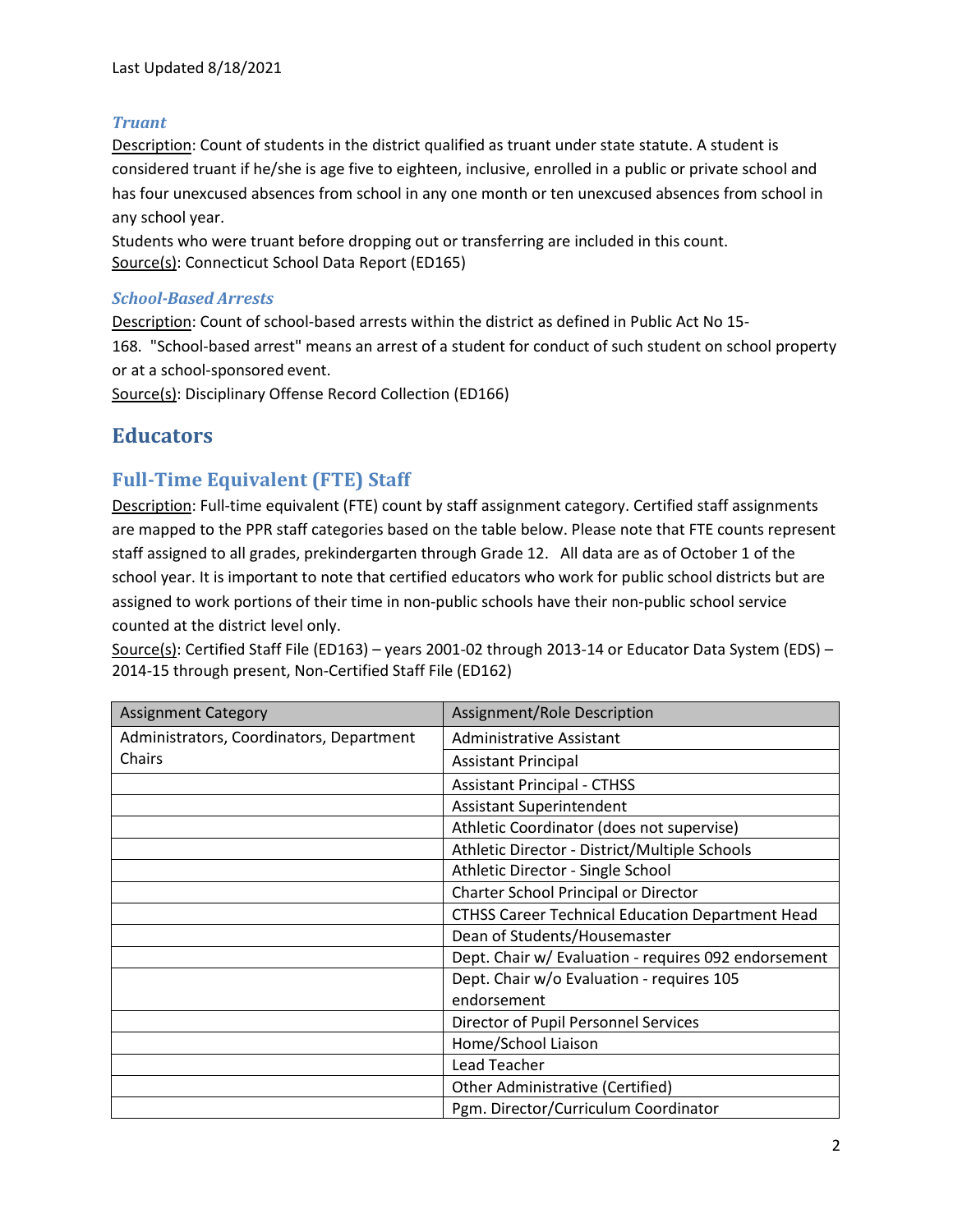| <b>Assignment Category</b>                          | Assignment/Role Description                                                  |
|-----------------------------------------------------|------------------------------------------------------------------------------|
|                                                     | Principal                                                                    |
|                                                     | Principal - Acting                                                           |
|                                                     | Principal - CTHSS                                                            |
|                                                     | <b>RESC Executive Director</b>                                               |
|                                                     | <b>School Business Administrator</b>                                         |
|                                                     | Special Education Director-needs sped/092                                    |
|                                                     | endorsement                                                                  |
|                                                     | SRBI Coordinator (with eval/management responsibilities) -                   |
|                                                     | District-Based                                                               |
|                                                     | SRBI Coordinator (with eval/management responsibilities) -                   |
|                                                     | School-Based                                                                 |
|                                                     | Subject Area Supervisor (district level)                                     |
|                                                     | Superintendent                                                               |
|                                                     | Superintendent - Acting                                                      |
|                                                     | Superintendent - Interim                                                     |
| Counselors, Social Workers, and School              | <b>Department of Corrections: School</b>                                     |
| Psychologists                                       | Counselor/Guidance Counselor - Special Ed.                                   |
|                                                     | <b>Department of Corrections: School</b>                                     |
|                                                     | Counselor/Guidance Counselor- General Ed.                                    |
|                                                     | Marriage and Family Therapist                                                |
|                                                     | Psychological Examiner                                                       |
|                                                     | School Counselor/Guidance Counselor - General Ed.                            |
|                                                     | School Counselor/Guidance Counselor - Special Ed.                            |
|                                                     | School Psychologist - General Ed.                                            |
|                                                     | School Psychologist - Special Ed.                                            |
|                                                     | School Social Worker - General Ed.                                           |
|                                                     | School Social Worker - Special Ed.                                           |
| <b>General Education - Teachers and Instructors</b> | Agriculture                                                                  |
|                                                     | Agriculture, Vocational                                                      |
|                                                     | American History                                                             |
|                                                     | Anthropology                                                                 |
|                                                     | Art                                                                          |
|                                                     | Band                                                                         |
|                                                     | Biology                                                                      |
|                                                     | <b>Business &amp; Financial Technology</b><br>C.W.E./Diversified Occupations |
|                                                     | Capstone/Independent Research                                                |
|                                                     | Chemistry                                                                    |
|                                                     | Chorus/Voice                                                                 |
|                                                     | <b>Computer Education/IT</b>                                                 |
|                                                     | Consumer Science/Life Skills                                                 |
|                                                     | Dance                                                                        |
|                                                     | Department of Corrections: Teacher                                           |
|                                                     | <b>Driver Education</b>                                                      |
|                                                     | <b>Earth Science</b>                                                         |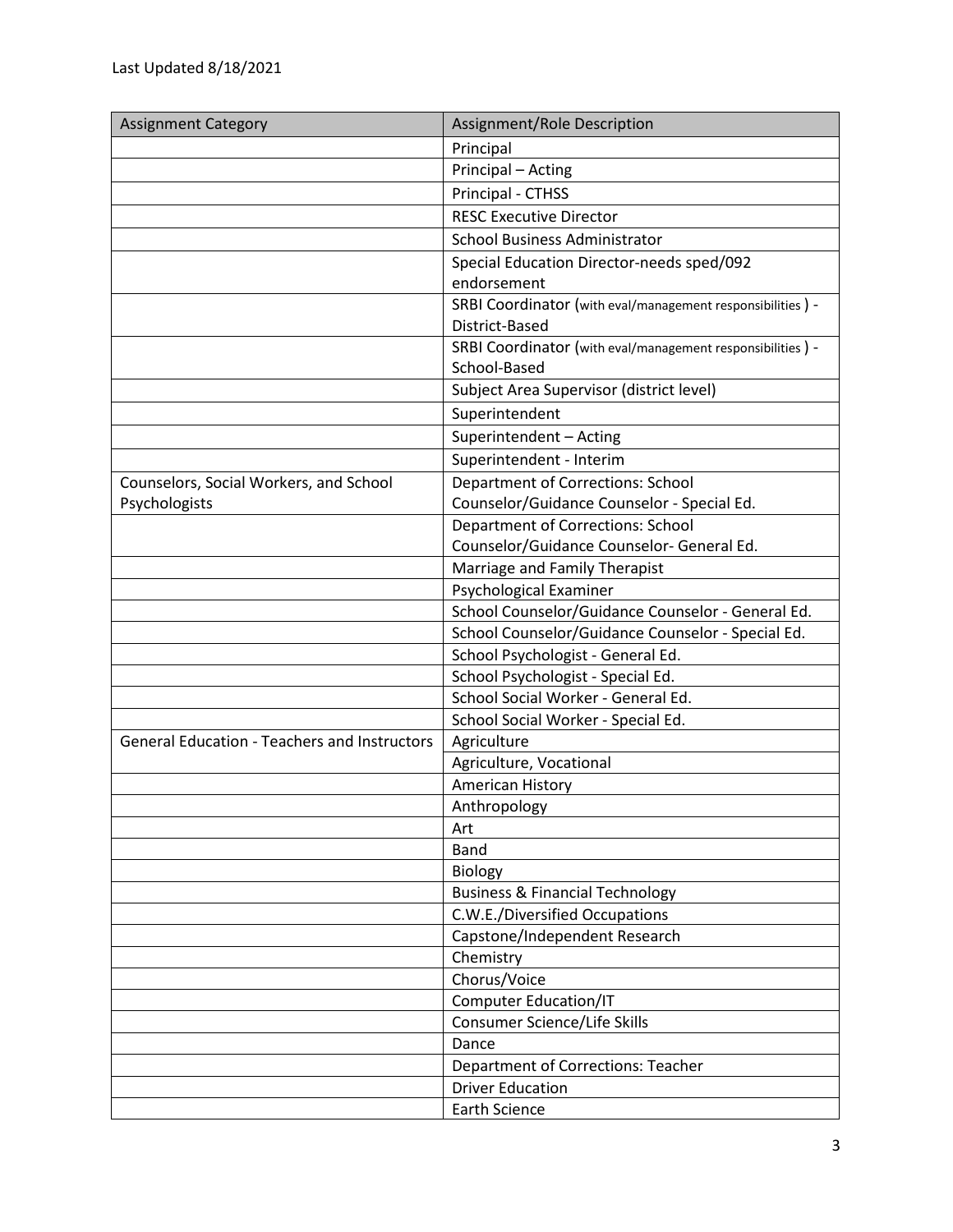| <b>Assignment Category</b> | Assignment/Role Description              |
|----------------------------|------------------------------------------|
|                            | Economics                                |
|                            | <b>Elementary Montessori</b>             |
|                            | <b>Elementary Teacher</b>                |
|                            | English                                  |
|                            | <b>Food Services</b>                     |
|                            | French                                   |
|                            | <b>General Music</b>                     |
|                            | <b>General Science</b>                   |
|                            | Geography                                |
|                            | German                                   |
|                            | <b>Gifted and Talented</b>               |
|                            | Government/Law                           |
|                            | Health                                   |
|                            | <b>Health Occupations</b>                |
|                            | <b>Integrated Science</b>                |
|                            | Italian                                  |
|                            | <b>JR ROTC</b>                           |
|                            | Kindergarten                             |
|                            | Latin                                    |
|                            | Life Science                             |
|                            | Marketing & Distribution                 |
|                            | Mathematics                              |
|                            | <b>Mathematics: Remedial</b>             |
|                            | <b>Occupational Home Economics</b>       |
|                            | Orchestra/Strings                        |
|                            | Other Language                           |
|                            | <b>Other Occupational Subject</b>        |
|                            | <b>Physical Education</b>                |
|                            | <b>Physical Science</b>                  |
|                            | Physics                                  |
|                            | Pre-Kindergarten                         |
|                            | Psychology                               |
|                            | <b>Reading Recovery</b>                  |
|                            | Reading: Non-Remedial                    |
|                            | Reading: Remedial                        |
|                            | Related Subjects (CTHSS Only)            |
|                            | Russian                                  |
|                            | School Dental Hygienist-Teacher          |
|                            | <b>School Nurse-Teacher</b>              |
|                            | <b>Social Studies</b>                    |
|                            | Sociology                                |
|                            | Spanish                                  |
|                            | <b>Technology Education</b>              |
|                            | <b>TESOL</b>                             |
|                            | Theater/Drama                            |
|                            | Trades & Industrial (Comprehensive H.S.) |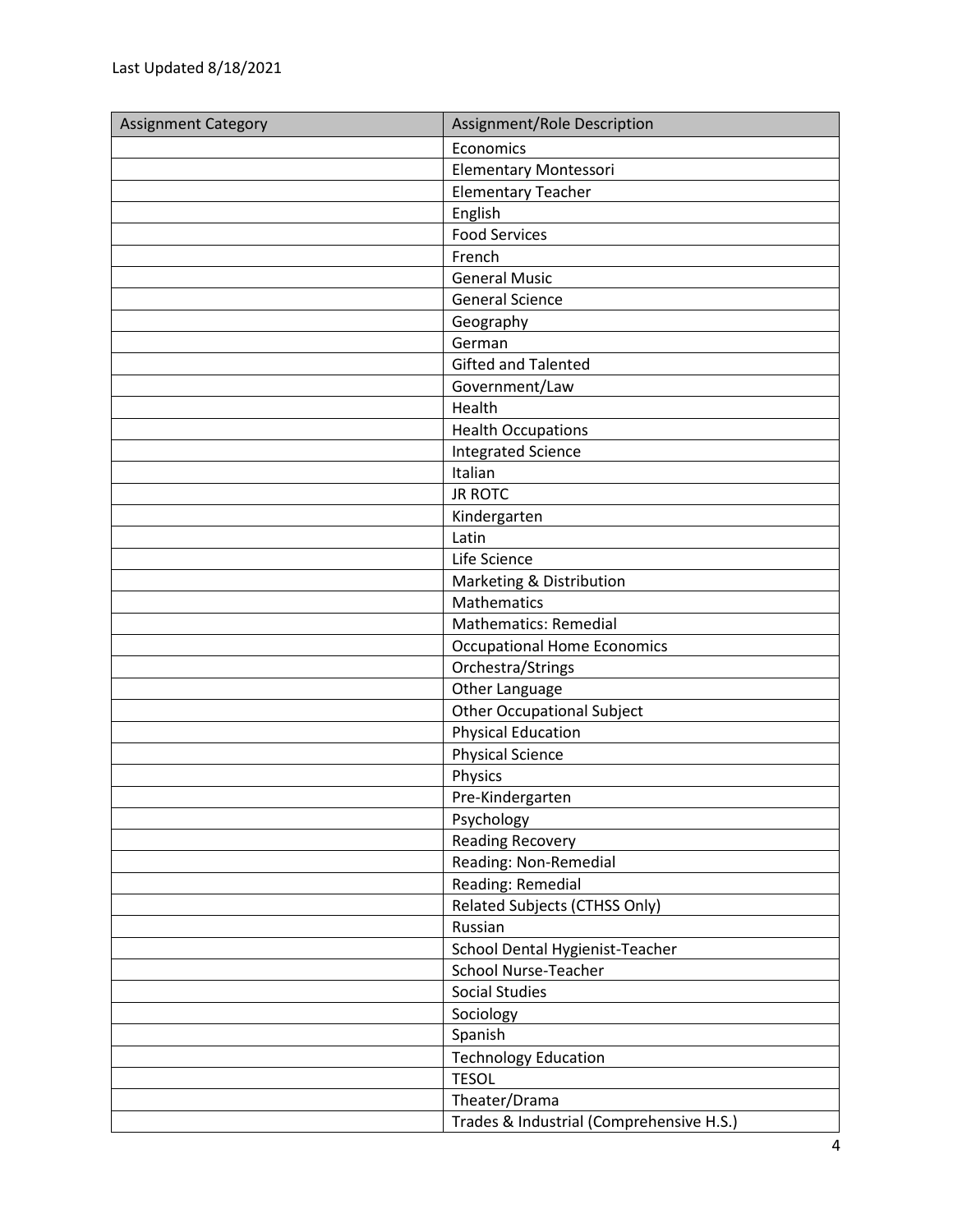| <b>Assignment Category</b>                   | Assignment/Role Description                          |
|----------------------------------------------|------------------------------------------------------|
|                                              | Trades & Industrial (CTHSS Only)                     |
|                                              | <b>Unlisted Teaching Assignment</b>                  |
|                                              | Video/Film                                           |
|                                              | <b>World History</b>                                 |
| <b>General Education:</b>                    | <b>ED162 Non Certified Staff</b>                     |
| Paraprofessional Instructional Assistants    |                                                      |
| <b>Instructional Specialists</b>             | Birth - Age 3 - In-Home Service Provider             |
|                                              | <b>Content Coach: Fine Arts</b>                      |
|                                              | <b>Content Coach: Literacy</b>                       |
|                                              | <b>Content Coach: Numeracy</b>                       |
|                                              | Content Coach: Other (e.g., Computer, Arts)          |
|                                              | <b>Content Coach: Science</b>                        |
|                                              | <b>Content Coach: Social Studies</b>                 |
|                                              | <b>Content Coach: Special Education</b>              |
|                                              | Content Coach: World Languages                       |
|                                              | Magnet School Theme Coach                            |
|                                              | <b>Math Consultant</b>                               |
|                                              | Reading and Language Arts Consultant                 |
|                                              | Speech & Language Pathologist                        |
|                                              | SRBI Coordinator (without eval/management            |
|                                              | responsibilities ) - District-Based                  |
|                                              | SRBI Coordinator (without eval/management            |
|                                              | responsibilities ) - School-Based                    |
| Library/Media- Specialists (Certified)       | Librarian                                            |
|                                              | Media Specialist                                     |
| <b>Other Professional</b>                    | Assignment Outside of District - Non-teaching        |
|                                              | In-School Suspension                                 |
|                                              | Non-Instructional Administrative Assignment (IT, HR, |
|                                              | etc.)                                                |
|                                              | <b>Staff Development</b>                             |
|                                              | Unlisted Non-Teaching Assignment                     |
| <b>School Nurses</b>                         | <b>ED162 Non Certified Staff</b>                     |
| Special Education - Teachers and Instructors | <b>Blind</b>                                         |
|                                              | <b>Hearing Impaired</b>                              |
|                                              | Integrated Classroom: Kindergarten                   |
|                                              | Integrated Classroom: Pre-Kindergarten               |
|                                              | <b>Partially Sighted</b>                             |
|                                              | Special Education: Grades 1-12                       |
|                                              | Special Education: Kindergarten                      |
|                                              | Special Education: Pre-Kindergarten                  |
| <b>Special Education:</b>                    | <b>ED162 Non Certified Staff</b>                     |
| Paraprofessional Instructional Assistants    |                                                      |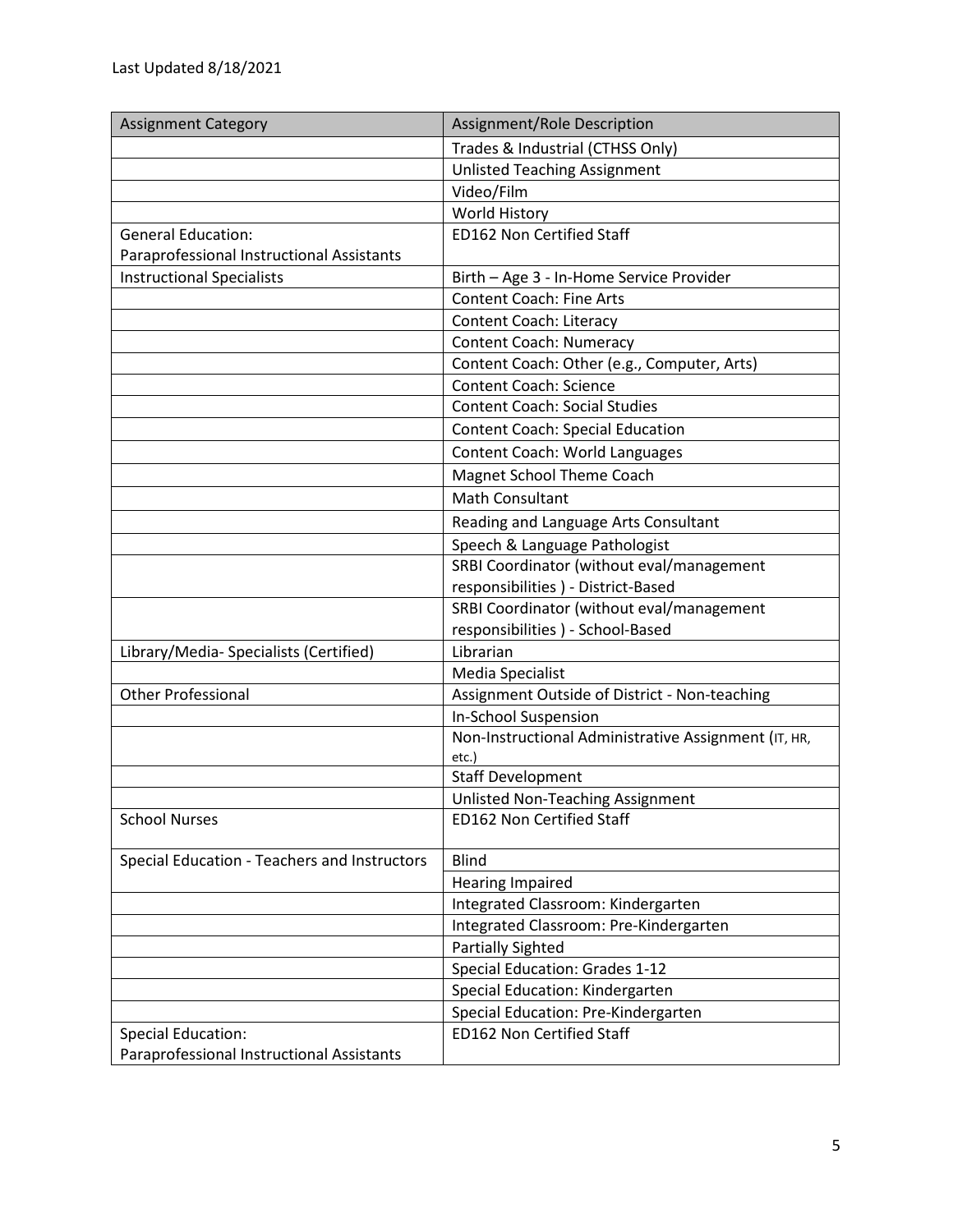# **Educators by Race/Ethnicity**

Description: The number and percentage of educators in the district by race/ethnic category. This table includes all certified staff including administrators. Source(s): Certified Staff File (ED163)

#### **Classes Taught by Highly Qualified Teachers** *(table removed 2016-17)*

Description: The percentage of core academic classes taught by teachers who are fully certified in that subject area and grade level. For this analysis, the core academic subjects are Art, Elementary, English Language Arts, Kindergarten, Mathematics, Music, Reading, Science, Social Studies, and World Languages, including those classes of these subjects that are taught in a special education or English learner environment.

Source(s): Certified Staff File (ED163), Connecticut Educator Certification System (CECS), PSIS October Collection

Additional Notes: Free and reduced-price meal eligibility data from the PSIS October Collection are used to group schools into poverty quartiles for this table.

#### **Classroom Teacher Attendance**

Description: The average number of full-time equivalent (FTE) days absent for classroom teachers due to illness or personal time.

Source(s): Connecticut School Data Report (ED165)

Additional Notes: Absences of 10 consecutive days or more are not counted if the teacher was replaced by an instructor fully certified for the position.

# **Instruction and Resources**

# **11th and 12th Graders Enrolled in College-and-Career Readiness Courses during High School**

Description: The number and percentage of students in  $11<sup>th</sup>$  or  $12<sup>th</sup>$  grade who took at least two Advanced Placement® (AP®), International Baccalaureate® (IB®), Career and Technical Education (CTE), workplace experience or dual enrollment courses while enrolled in high school. For example, a student enrolled in 12<sup>th</sup> grade who took one AP<sup>®</sup> course in 10<sup>th</sup> grade and one AP<sup>®</sup> course in 11<sup>th</sup> grade is included in this count.

Source(s): Teacher-Course-Student (TCS), PSIS Collections (October, January and June), PSIS Registration Additional Notes: Only courses taken within the district count toward this metric. That is, for a transfer student, courses taken in the student's previous district do not count toward this metric.

A student is included in the race/ethnicity or gender student group reflected in PSIS Registration at the time of the PSIS June Collection freeze. A student is included in the English Language Learner, Eligible for Free or Reduced-Price Meals or Students with Disabilities student group if they are reported in the category in any PSIS Collection (October, January, June).

For districts with only one high school, you may notice a slight difference between school- and districtlevel data. Students who are outplaced are included in the district-level calculations, but not in the school-level calculations.

# **Students with Disabilities Who Spend 79.1 to 100 Percent of Time with Nondisabled Peers**

Description: The number and percentage of students with disabilities, ages 6 to 21, who spend 79.1 to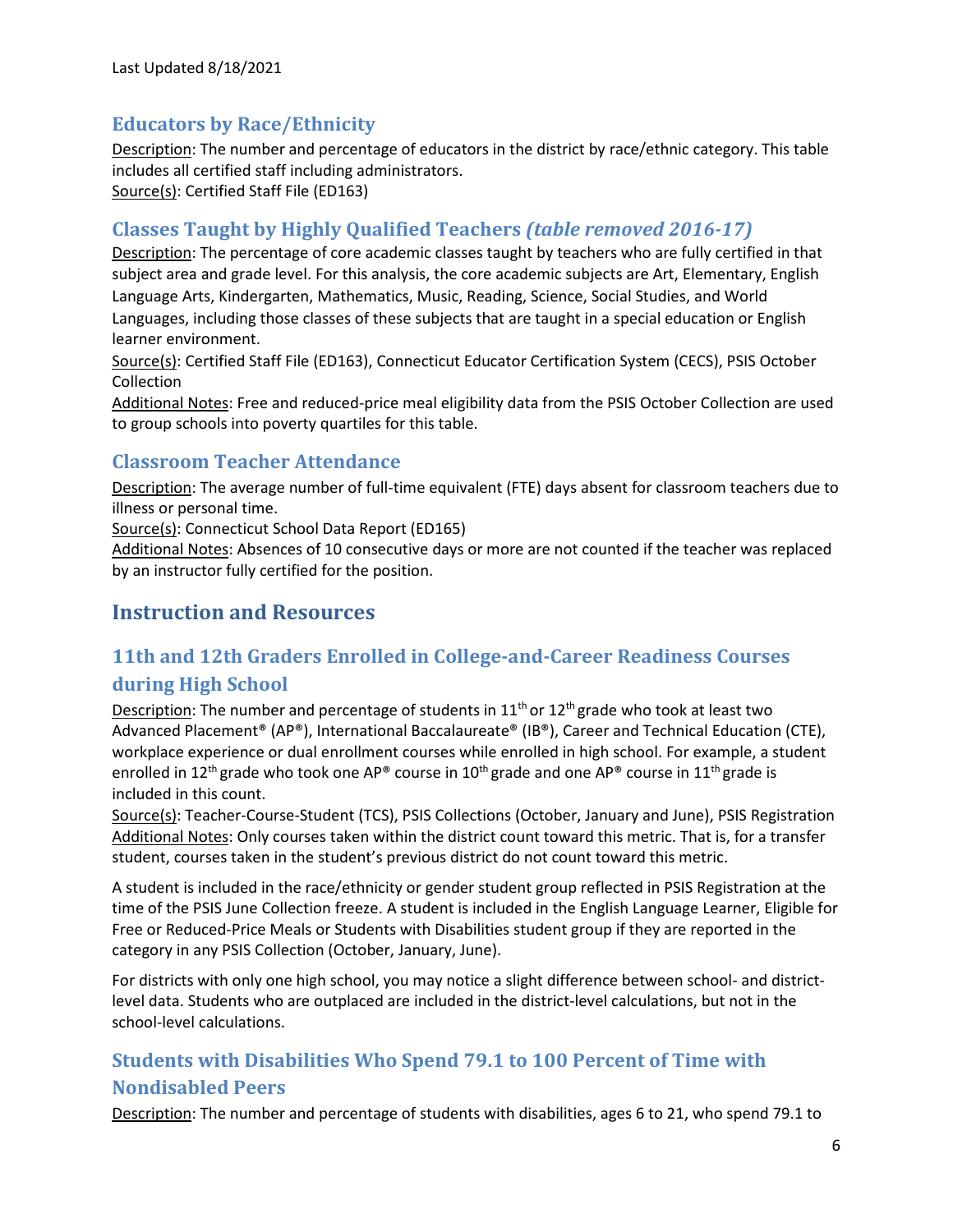#### Last Updated 8/18/2021

100 percent of their total school hours with nondisabled peers. This metric reflects only students with disabilities for whom the district is fiscally responsible, regardless of where the student is educated. Source(s): Special Education Data Application and Collection (SEDAC) Additional Notes: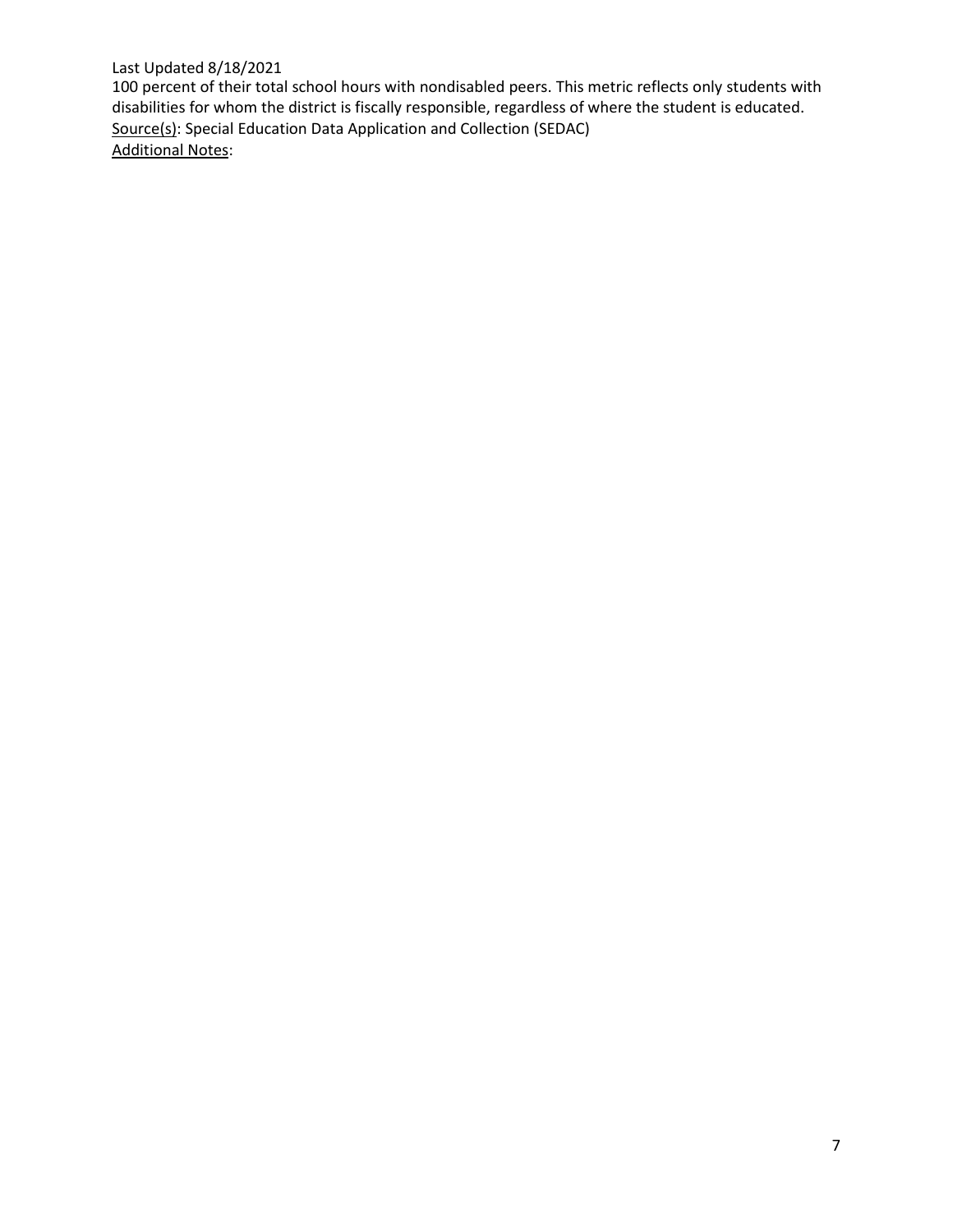- A value of 0 is shown when there are students reported by the district or school in the disability category, but none of the students spend 79.1 to 100 percent of time with nondisabled peers.
- A value of "N/A" is shown when there were no students reported by the district or school in that disability category (i.e., no students in the district or school were reported with that primary disability).
- Percentages are suppressed when the denominator (total number of students reported in the disability category by the school or district) is less than 20.

# **Students with Disabilities by Primary Disability**

Description: Of all K-12 students for whom the district is fiscally responsible, the number and percentage with disabilities. *Other Disabilities* includes hearing, visual, and orthopedic impairments, deaf-blindness, multiple disabilities, traumatic brain injury, and developmental delay. *Other Health Impairment* includes chronic health problems such as attention deficit disorders and epilepsy.

Source(s): Special Education Data Application and Collection (SEDAC), PSIS October Collection

## **Students with Disabilities Placed Outside of the District**

Description: Of all K-12 students with disabilities, the number and percentage of students with disabilities placed in an educational setting other than the district's schools. This metric reflects only students with disabilities for whom the district is fiscally responsible. Descriptions of each setting category are provided in the table below.

Source(s): Special Education Data Application and Collection (SEDAC), PSIS October Collection Additional Notes: Federal law requires that students with disabilities be educated with their nondisabled peers as much as is appropriate. Placement in private schools or other settings tends to reduce the chances of students with disabilities interacting with nondisabled peers, and of receiving the same education.

| <b>Public Schools</b> | Charter Schools, Regional Education Service Center (RESC) Magnets & Special       |
|-----------------------|-----------------------------------------------------------------------------------|
| in Other              | Education Programs, Public Schools and Public School Programs in other districts, |
| <b>Districts</b>      | and Non-Public Transition/Vocational Service Providers (TVSPs)                    |
| Private Schools       | Hospital/Homebound, Approved Private Special Education Programs (APSEPs), Non-    |
| or Other              | Public Schools and students placed by parents into parochial/private education    |
| Settings              | settings                                                                          |

Special Note for 2015-16 and 2016-17 PPRs: The CSDE retracted the *Students with Disabilities Placed Outside of the District* table from the district level 2015-16 and 2016-17 PPRs because students attending "programs" operated by public schools were incorrectly assigned to the "Private Schools or Other Settings" category and students attending RESC Special Education Programs were incorrectly assigned to "In-District". Updated data for 2015-16 and 2016-17 are available at [http://edsight.ct.gov/relatedreports/PlacedOutsideOfDistrict.pdf.](http://edsight.ct.gov/relatedreports/PlacedOutsideOfDistrict.pdf) The *Students with Disabilities Placed Outside of the District* table will be included in future PPRs.

#### **Overall Expenditures**

Description: Total expenditures for the prior school year. Expenditures may be supported by local tax revenues, state grants, federal grants, municipal in-kind services, tuition and other sources. Except where noted in the table below, the expenditures per pupil were obtained by dividing the expenditures by the number of resident and nonresident students enrolled in district schools. Adult education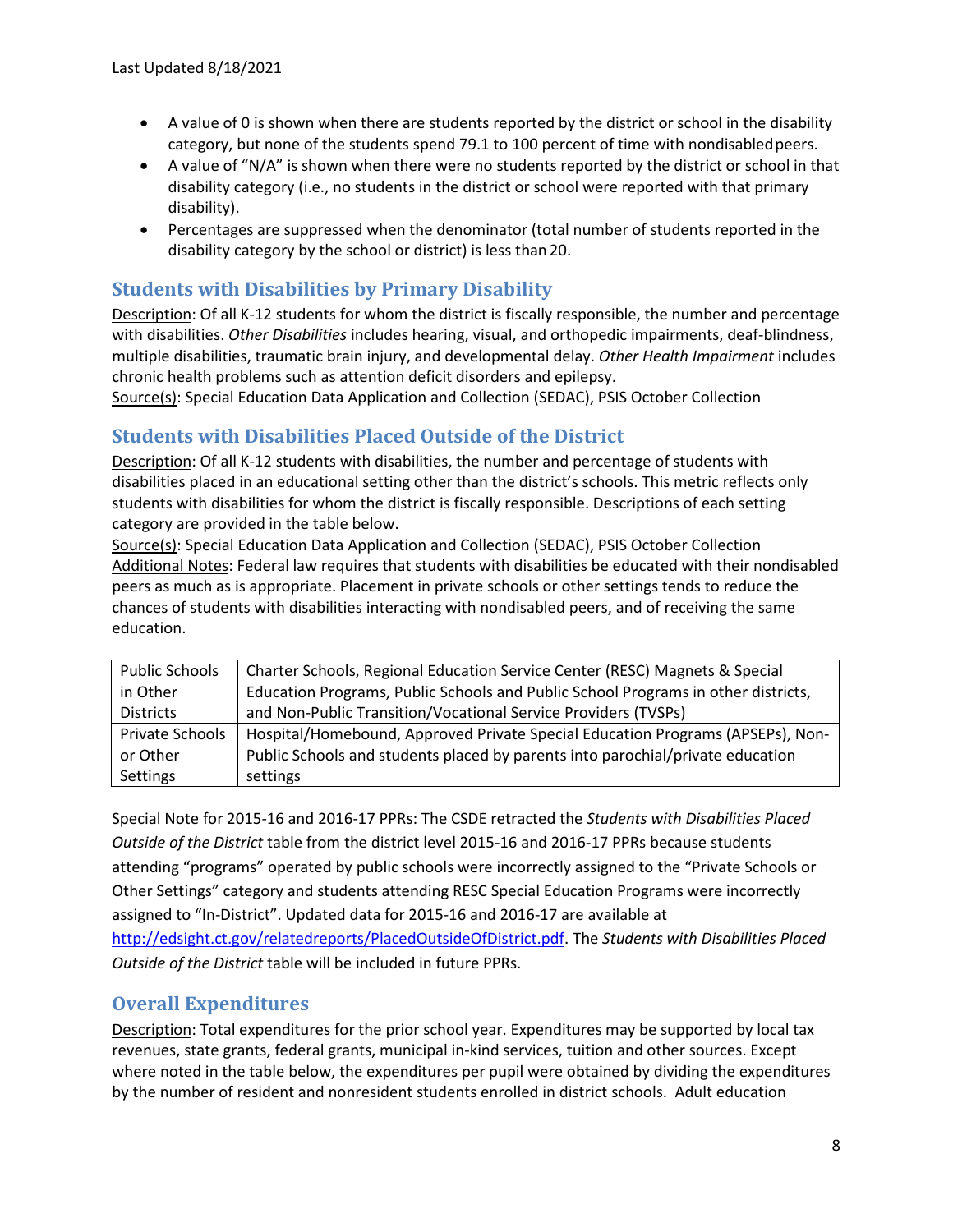expenditures are excluded. Detailed descriptions of what is included in each category are provided in the table below.

Source(s): End of Year School Report (ED001), Public School Information System, and Statement of Expenditure Fed/State Prepayment Projects (ED141)

| Instructional Staff and         | Expenditures for salaries and employee benefits, purchased services and     |
|---------------------------------|-----------------------------------------------------------------------------|
| <b>Services</b>                 | other program expenditures.                                                 |
|                                 |                                                                             |
| <b>Instructional Supplies</b>   | Expenditures for expendable instructional materials, textbooks,             |
| and Equipment                   | workbooks, and textbook binding and repairs. Expenditures for               |
|                                 | equipment, such as computers and VCRs, that is used for direct              |
|                                 | instructional use, not for administrative or non-instructional purposes.    |
| Improvement of                  | Expenditures for activities primarily for assisting instructional staff in  |
| Instruction and                 | planning, developing and evaluating the process of providing learning       |
| <b>Educational Media</b>        | experiences for students. These activities include curriculum               |
| Services                        |                                                                             |
|                                 | development, techniques of instruction, staff training, etc. Also,          |
|                                 | expenditures for activities concerned with the use of all teaching and      |
|                                 | learning resources, including hardware, and content materials. Includes     |
|                                 | supervision of educational media services, school library services,         |
|                                 | audiovisual services, educational television services, computer-assisted    |
|                                 | instruction services, etc.                                                  |
| <b>Student Support Services</b> | Expenditures for activities designed to improve students' well-being and    |
|                                 | educational experience. These activities include social work, guidance,     |
|                                 | health, psychological and speech and hearing services.                      |
| Administration and              | Expenditures for the general administration of the board of education,      |
| <b>Support Services</b>         | the superintendent, and the principals' offices. Expenditures for other     |
|                                 | activities, including those associated with fiscal and business support     |
|                                 | services, research, planning, evaluation, information, and data processing, |
|                                 | etc.                                                                        |
| Plant Operation and             | Expenditures for the operation and maintenance of school buildings and      |
| Maintenance                     | property, including expenditures for utilities and heat.                    |
| Transportation                  | The reimbursable and non-reimbursable (e.g., expenditures for field trips)  |
|                                 | transportation expenditures, including vehicles, supplies, salaries, and    |
|                                 | fringe benefits. To obtain the expenditures per pupil, the expenditures     |
|                                 | were divided by the number of resident students enrolled in district        |
|                                 | schools or placed in schools outside the district.                          |
| <b>Costs for Students</b>       | Expenditures for tuition for resident students educated outside the school  |
| <b>Tuitioned Out</b>            | district. No per pupil amount is calculated. Expenditures for secondary     |
|                                 | students from towns with elementary school districts were not included      |
|                                 | in the elementary school districts' expenditures.                           |
|                                 |                                                                             |
| Other                           | Expenditures made from local appropriations that support student            |
|                                 | activities, excluding funds raised by students and booster groups. These    |
|                                 | local appropriations support salaries of coaches, activity supervisors,     |
|                                 | support services personnel covering student events, band instruments,       |
|                                 | uniforms, and facility rentals. Also, expenditures funded by local tax      |
|                                 | dollars for providing food to pupils and staff.                             |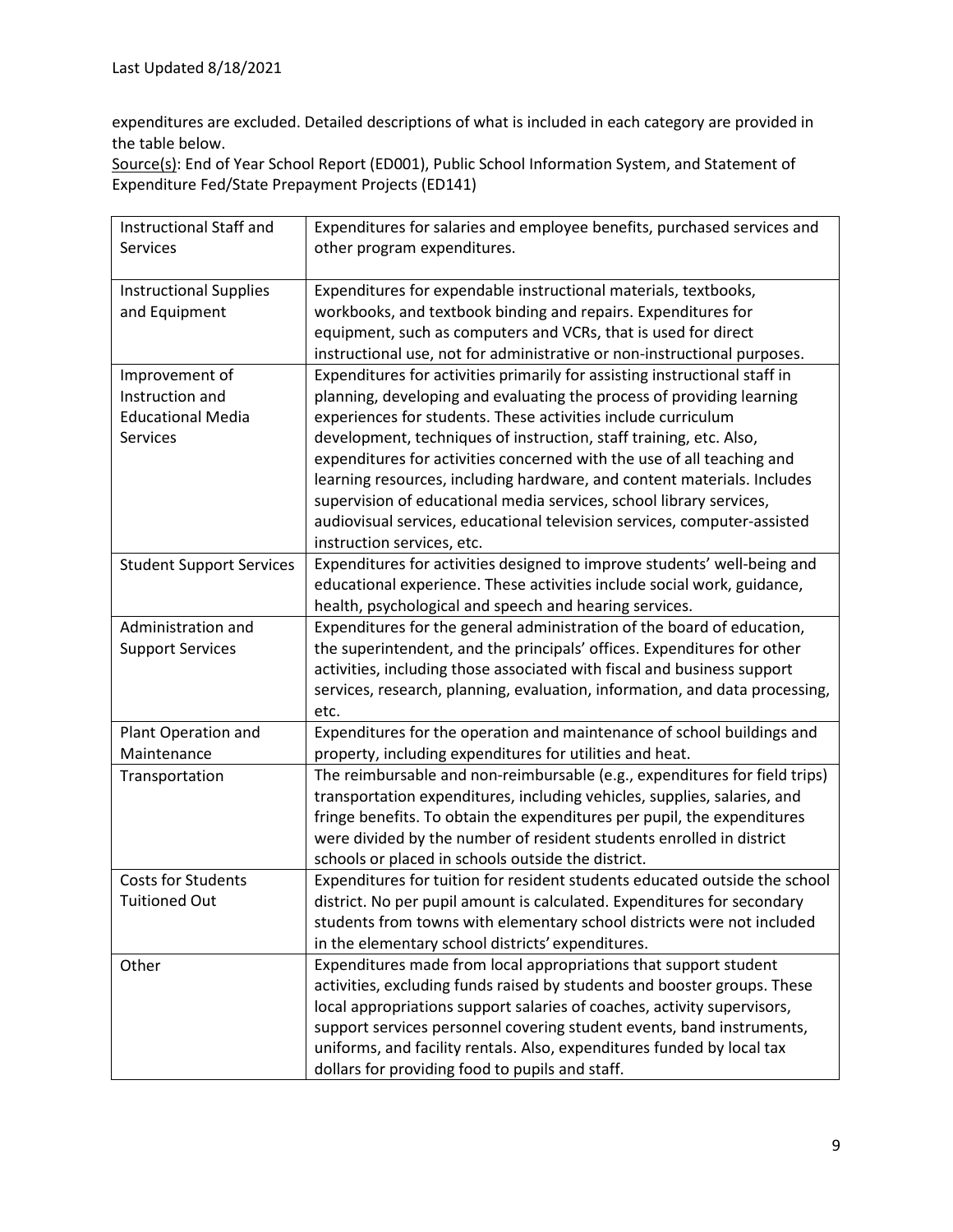| Total                    | Total of all expenditures above. Expenditures for secondary students  |
|--------------------------|-----------------------------------------------------------------------|
|                          | from towns with elementary school districts were not included in the  |
|                          | elementary school districts' expenditures.                            |
| Land, Buildings and Debt | Expenditures for the acquisition of land and buildings and for paying |
| Service                  | principal and interest on school bonds.                               |

### **Special Education Expenditures**

Description: Total special education expenditures for the prior school year. *Other Expenditures* includes employee benefits, instructional supplies, property services and equipment. Detailed descriptions of what is included in each category are provided in the table below. Note that these expenditures are related only to the education of students with disabilities. Source(s): End of Year School Report (ED001)

| <b>Certified Personnel</b>                                               | Gross salary for certified personnel occupying positions requiring<br>certification by the SDE.                                                                                                                                                                                                                                                                                                                                                                                                                                                                                                                                                                                                                                                                   |
|--------------------------------------------------------------------------|-------------------------------------------------------------------------------------------------------------------------------------------------------------------------------------------------------------------------------------------------------------------------------------------------------------------------------------------------------------------------------------------------------------------------------------------------------------------------------------------------------------------------------------------------------------------------------------------------------------------------------------------------------------------------------------------------------------------------------------------------------------------|
| Noncertified<br>Personnel                                                | Gross salary of noncertified personnel occupying positions not requiring<br>certification by the SDE (example: teacher's aides, secretaries and general<br>substitute teachers).                                                                                                                                                                                                                                                                                                                                                                                                                                                                                                                                                                                  |
| <b>Purchased Services</b>                                                | Purchased Professional Technical Services: Purchased services of persons,<br>not on the payroll of the school district, that are engaged in direct teaching,<br>instructional program improvement, medical services, data processing,<br>management services, legal services, etc.<br>Other Purchased Services: All insurance other than employee fringe benefits,<br>including property, casualty, transportation and other liability insurance, as<br>well as insurance judgments. Also, transportation for field trips, athletic trips<br>paid by the board of education, conferences and workshops, etc., and other<br>purchased services including communications, advertising, printing and<br>binding, postage and telephone, and non-membership expenses. |
| <b>Tuition to Other</b><br>Schools (Special<br><b>Education Tuition)</b> | Tuition paid to other LEAs, RESCs or non-public schools for services rendered<br>to membership students residing within school district boundaries. Includes<br>expenditures for state agency placed children for whom the district is<br>programmatically and fiscally responsible.                                                                                                                                                                                                                                                                                                                                                                                                                                                                              |
| <b>Special Education</b><br>Transportation                               | Pupil transportation expenditures defined by regulation means expenditures<br>for the conveyance of pupils to and from public elementary and secondary<br>schools. Also reported here are the costs for transporting any child to and<br>from any clinic, physician's office, agency or institution to which the board<br>requests the child to go for the purposes of determining the need for special<br>education, and amounts paid for transporting such child to and from any<br>school, agency or institution for the purposes of special education. This<br>includes contracted transportation costs.                                                                                                                                                      |
| <b>Total Expenditures</b>                                                | Special education expenditures for students attending district schools,<br>including students from other districts, and resident students placed outside<br>the district. Prekindergarten expenditures are included, but expenditures<br>for adult education are excluded.                                                                                                                                                                                                                                                                                                                                                                                                                                                                                        |
| <b>Other Expenditures</b>                                                | Instructional Supplies: Instructional materials of an expendable nature,<br>textbooks, workbooks, textbook binding and repairs, as well as library books<br>and all reference books, periodicals and newspapers purchased for use by<br>the school library.                                                                                                                                                                                                                                                                                                                                                                                                                                                                                                       |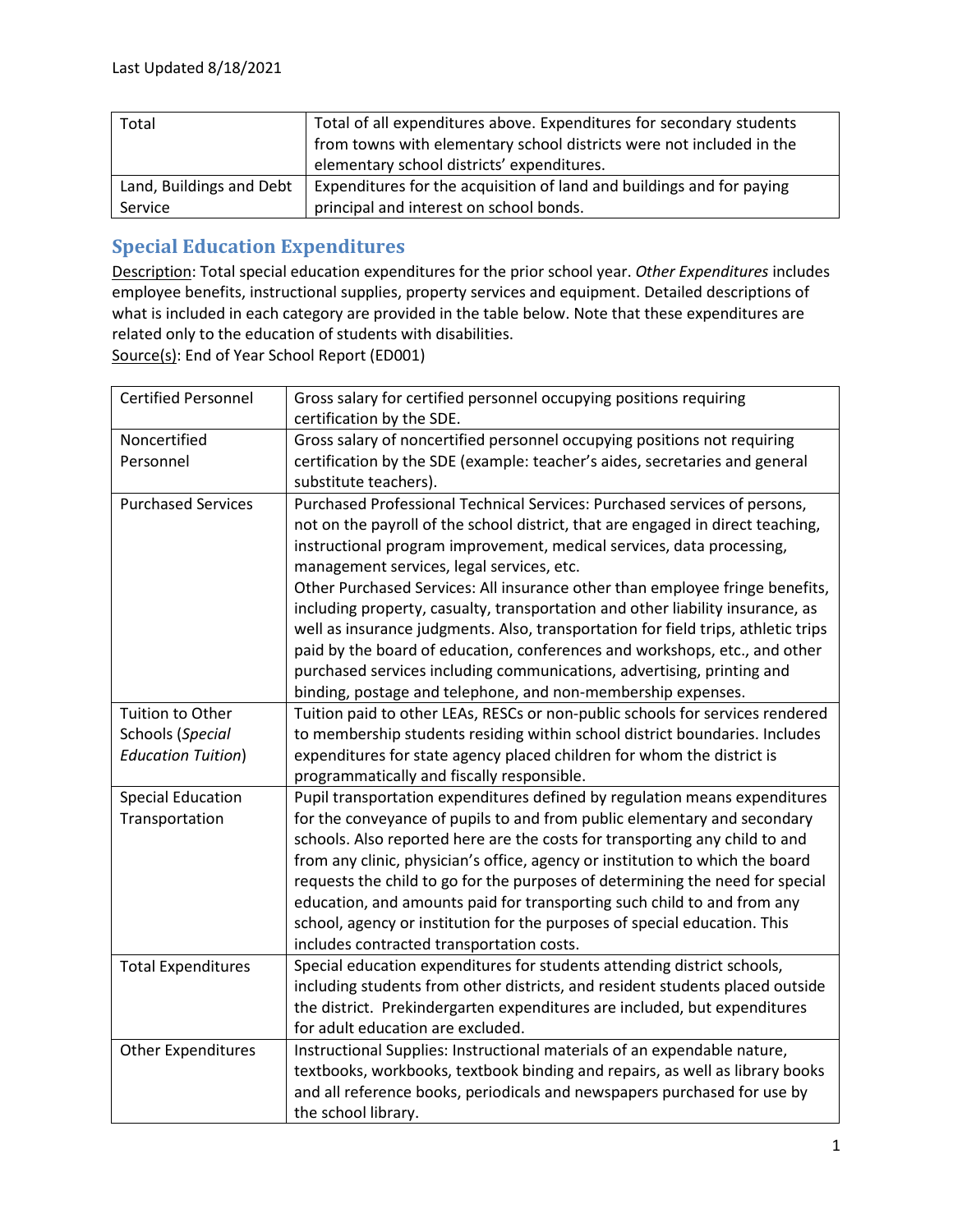|                       | Other Supplies and Materials: Cleaning and maintenance supplies for<br>buildings, grounds and equipment; allowable expenses for utilities to heat<br>buildings such as coal, oil, gas, electricity and solar; operational,<br>maintenance and safety supplies purchased for transportation purposes, and<br>any other non-instructional supplies.<br>Property Services: Expenditures for services usually provided by public<br>utilities such as water, sewage, electricity, gas and garbage collection, not<br>including heat. Also, services purchased to clean, repair and maintain<br>buildings, grounds and equipment and expenses for the rental of land,<br>buildings and equipment.<br>Special Education Equipment: Special education equipment for direct<br>instructional use or for administrative or other non-instructional purposes.<br>Including initial acquisition, replacement or lease/purchase of special<br>education vehicles or other special education equipment. |
|-----------------------|--------------------------------------------------------------------------------------------------------------------------------------------------------------------------------------------------------------------------------------------------------------------------------------------------------------------------------------------------------------------------------------------------------------------------------------------------------------------------------------------------------------------------------------------------------------------------------------------------------------------------------------------------------------------------------------------------------------------------------------------------------------------------------------------------------------------------------------------------------------------------------------------------------------------------------------------------------------------------------------------|
|                       | All Other Expenditures: Expenditures for all other objects not classified in                                                                                                                                                                                                                                                                                                                                                                                                                                                                                                                                                                                                                                                                                                                                                                                                                                                                                                               |
|                       | another category. Dues and fees are included here.                                                                                                                                                                                                                                                                                                                                                                                                                                                                                                                                                                                                                                                                                                                                                                                                                                                                                                                                         |
| Percent of Total PK-  | To obtain this percentage, the total expenditure for special education was                                                                                                                                                                                                                                                                                                                                                                                                                                                                                                                                                                                                                                                                                                                                                                                                                                                                                                                 |
| 12 Expenditures Used  | divided by the total education expenditures.                                                                                                                                                                                                                                                                                                                                                                                                                                                                                                                                                                                                                                                                                                                                                                                                                                                                                                                                               |
| for Special Education |                                                                                                                                                                                                                                                                                                                                                                                                                                                                                                                                                                                                                                                                                                                                                                                                                                                                                                                                                                                            |

#### **Percent of Expenditures by Revenue Source**

Description: The percent of expenditures by revenue source for the prior school year. Revenue sources do not include state-funded Teachers' Retirement Board contributions, Connecticut Technical High School System operations, SDE budgeted costs for salaries and leadership activities and other statefunded school districts (e.g., Department of Children and Families and Department of Corrections). Source(s): End of Year School Report (ED001)

# **Performance**

#### **School/District Performance Index**

Description: School/District Performance Indices (SPI/DPI) by student group for English Language Arts (ELA), Math and Science.

Source(s): Statewide Accountability File

Additional Notes: The Smarter Balanced Assessment and the Connecticut Alternate Assessment (CTAA) are used for calculation of SPI/DPI for ELA and Math. The Connecticut Mastery Test(CMT), Connecticut Academic Proficiency Test(CAPT), and Skills Checklist are used for calculation of SPI/DPI for Science. The SPI/DPI ranges in value from 0 to 100 point. Connecticut's ultimate target for a SPI/DPI is75.

# **National Assessment of Educational Progress (NAEP) - Percent At or Above Proficient**

Description: This table compares Connecticut's performance on NAEP to that of the nation as a whole. Source(s): NAEP

Additional Notes: Performance standards for state assessments and NAEP are set independently. Therefore, one should not expect performance results to be the same across CMT/CAPT and NAEP. Instead, NAEP results are meant to complement CMT/CAPT results.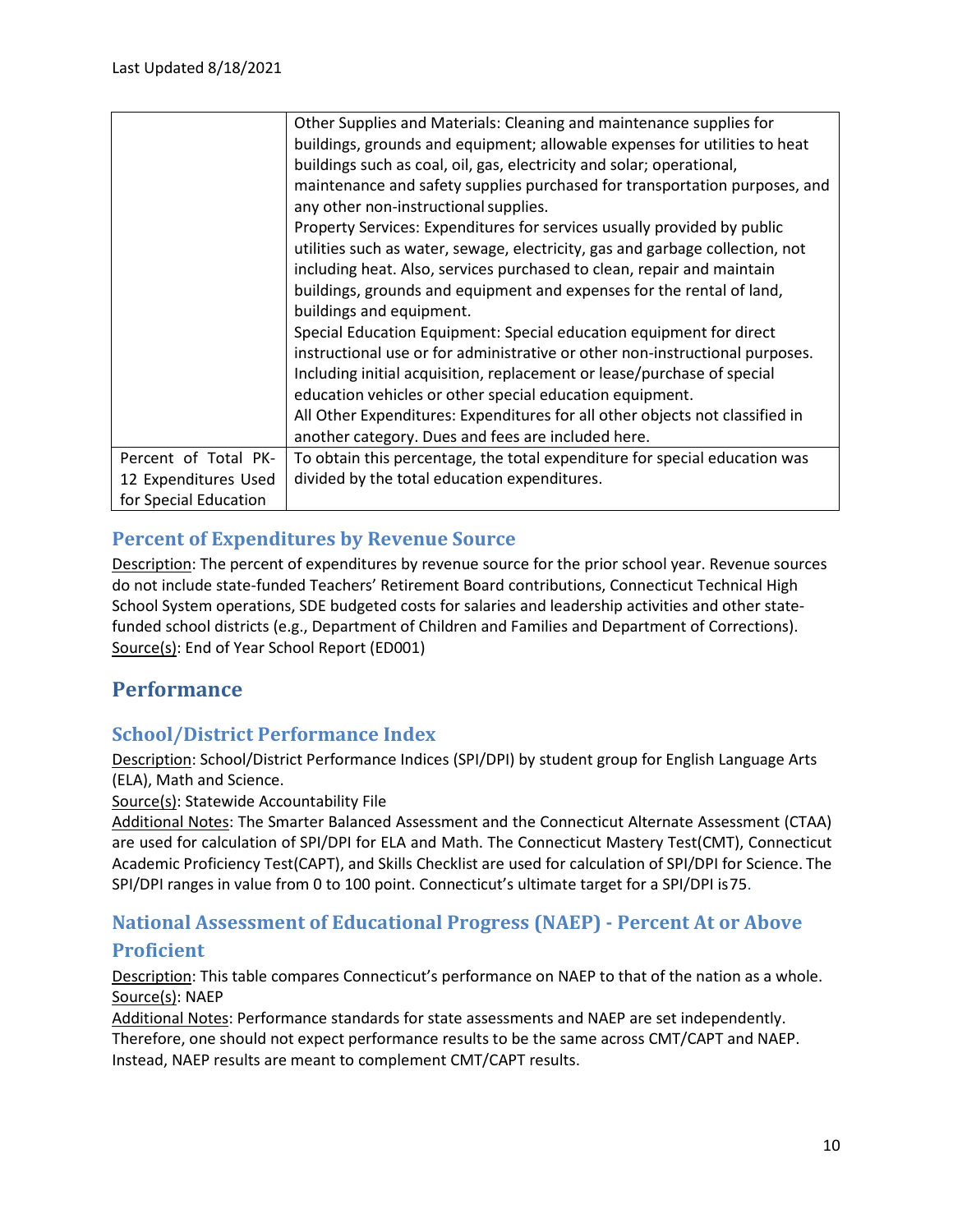#### **Physical Fitness: Students Reaching Health Standard**

Description: Percentage of students reaching the health standard on the Connecticut Physical Fitness Assessment (CPFA) overall and for individual tests (Sit & Reach, Curl Up, Push Up and Mile Run/Progressive Aerobic Cardiovascular Endurance Run (PACER)). Source(s): Connecticut School Data Report (ED165)

#### **Cohort Graduation: Four-Year**

Description: Four-year cohort graduation rates and target by student group. The four-year cohort graduation rate represents the percentage of first-time  $9<sup>th</sup>$  graders who earn a standard high school diploma within four years.

Source(s): PSIS Registration, PSIS Collections (October, January and June)

# **11th and 12th Graders Meeting Benchmark on at Least One College Readiness Exam**

Description: The number and percentage of  $11<sup>th</sup>$  and  $12<sup>th</sup>$  graders meeting benchmark on the SAT® or ACT or any one  $AP^{\circ}$  or  $IB^{\circ}$  exam.

Source(s): Teacher-Course-Student (TCS), PSIS Collections (October, January, June), The College Board, ACT, Inc.

Additional Notes: Benchmark scores for the respective exams are as follows: SAT – composite score of 1550 or higher; ACT – meets benchmark score on 3 of 4 exams (benchmark score varies by subject); AP – 3 or higher on any one AP exam; IB – 4 or higher on any one IB exam; Smarter Balanced – Level 3 or higher on both ELA and math. Participation Rate is the number of test-takers in  $11<sup>th</sup>$  and  $12<sup>th</sup>$  grade divided by the number of students enrolled in those grades, as a percent. Percent Meeting Benchmark is the number of stduents meeting benchmark divided by the number of test-takers.

#### **College Entrance and Persistence**

Description: College entrance and persistence rates by student group.

Source(s): PSIS Registration, PSIS Collections (October, January, June), National Student Clearinghouse (NSC)

Additional Notes: Detailed reports on college entrance, persistence, and graduation for all high schools are available online at **EdSight.ct.gov** > Performance > College/Postsecondary > NSC Report

#### **Next Generation Accountability Results**

Description: Next Generation Accountability results including index/rate for individual indicators as well as the overall Accountability Index. These statistics are the first results from Connecticut's Next Generation Accountability System for districts and schools. This system is a broad set of 12 indicators that help tell the story of how well a school is preparing its students for success in college, careers and life. It moves beyond test scores and graduation rates and instead provides a more holistic, multifactor perspective of district and school performance and incorporates student growth over time.

Source(s): Se[e Using Accountability Results to Guide Improvement: comprehensive documentation and](http://edsight.ct.gov/relatedreports/using_accountability_results_to_guide_improvement.pdf) [supports f](http://edsight.ct.gov/relatedreports/using_accountability_results_to_guide_improvement.pdf)or a detailed explanation of calculations and sources.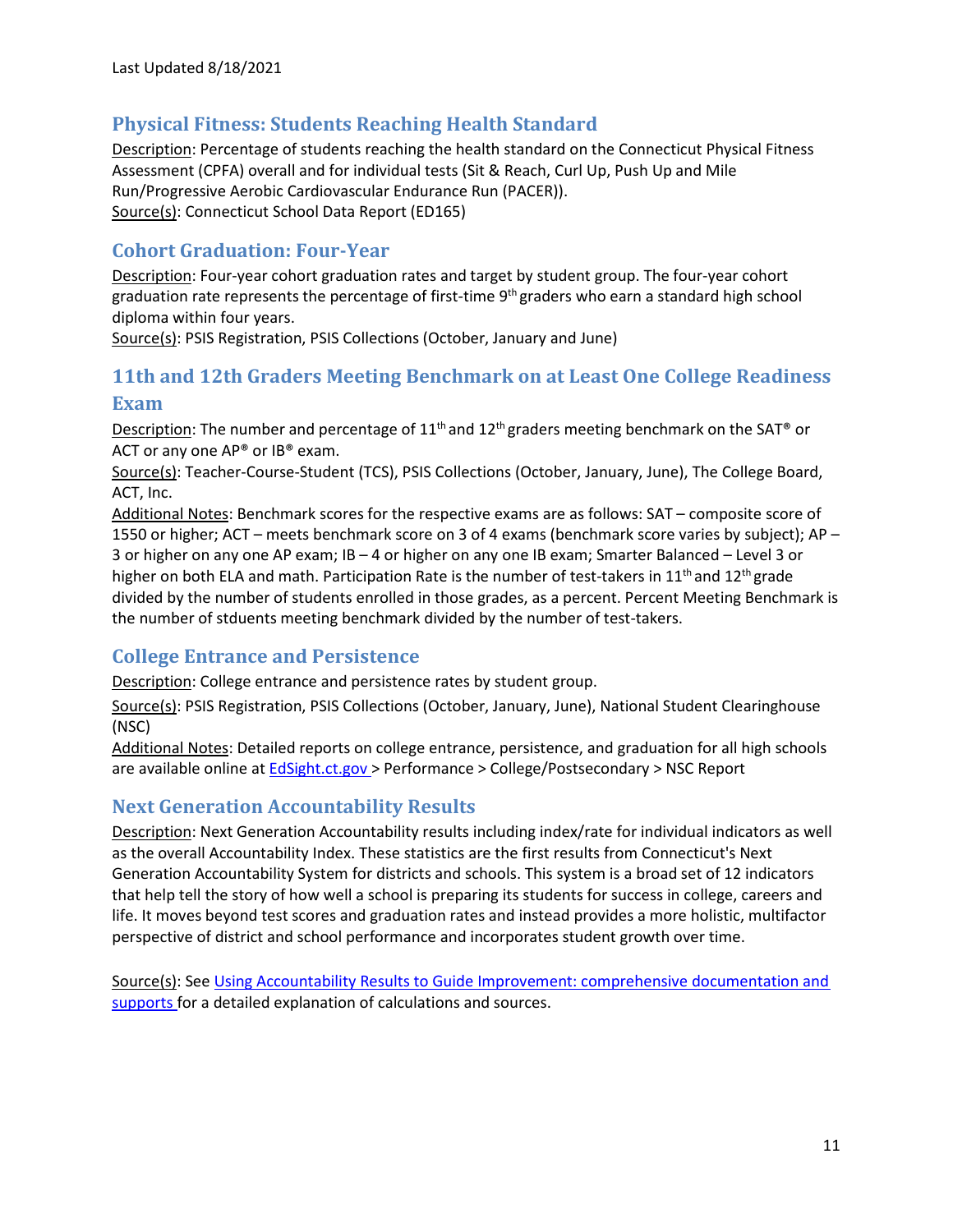# **Narrative[s1](#page-12-0)**

# **School District Improvement Plans and Parental Outreach Activities**

Description: A district's improvement plans and parent and community outreach activities. C.G.S. *Section 10‐220(c)* requires at a minimum the description include efforts and activities in the following areas:

- Improving special education programs and services for students withdisabilities;
- Truancy prevention; and
- Engaging families in student learning including:
	- o Efforts to build staff skills to partner effectively with allfamilies,
	- o Efforts to engage parents in the planning and improvement of school programsand
	- o Activities undertaken

Source(s): Online Qualtrics Survey

# **Efforts to Reduce Racial, Ethnic and Economic Isolation**

Description: The efforts by the district to reduce racial, ethnic and economic isolation during the last school year. This description should include counts of the students and teachers involved as well as a description of the progress made over the past three years. Includes:

- Interdistrict magnet schools, charter schools, Open Choice, student exchange programs and minority educator recruitment;
- Programs and projects designed to reduce racial, ethnic and economic isolation. These may be inter- or intra-district programs and projects, interdistrict school building projects, technologybased distance learning or intra-district magnet schools;
- Inter- or intra-district choice programs whose purpose is to reduce racial, ethnic and economic isolation. Does not include vocational agriculture programs or students attending schools in the Connecticut Technical High School System; and
- Other experiences or activities designed to increase student awareness of the diversity of individuals and cultures.

Source(s): Online Qualtrics Survey

#### **Equitable Allocation of Resources among District Schools**

Description: The process used to allocate district resources in order to ensure that student needs are addressed and that each school receives an equitable share.

Source(s): Online Qualtrics Survey

<span id="page-12-0"></span><sup>&</sup>lt;sup>1</sup> District PPR only.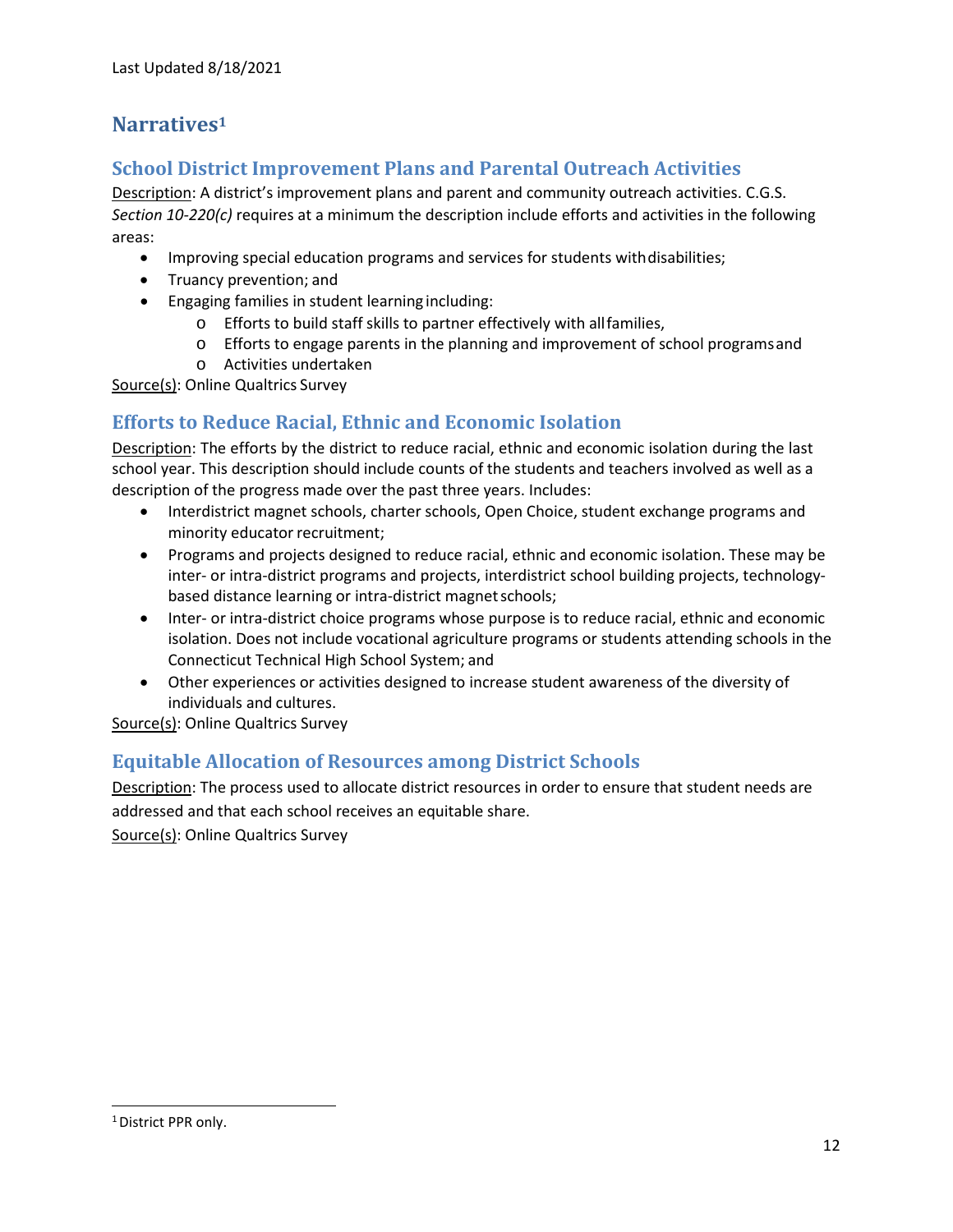# **Appendix A – Glossary of Terms**

| Advanced Placement <sup>®</sup> (AP®) | College Board program that enables students to pursue college-level<br>studies - with the opportunity to earn college credit, advanced<br>placement or both - while still in high school. The College Board's<br>Advanced Placement program currently offers more than 30<br>subjects.                                                                                                                                                                                                                                                                                                                                                                                                                                                                                                                                                                                                                                                                                                                                                     |  |
|---------------------------------------|--------------------------------------------------------------------------------------------------------------------------------------------------------------------------------------------------------------------------------------------------------------------------------------------------------------------------------------------------------------------------------------------------------------------------------------------------------------------------------------------------------------------------------------------------------------------------------------------------------------------------------------------------------------------------------------------------------------------------------------------------------------------------------------------------------------------------------------------------------------------------------------------------------------------------------------------------------------------------------------------------------------------------------------------|--|
| American Indian                       | A person having origins in any of the original peoples of North and<br>South America (including Central America), and who maintains tribal<br>affiliation or community attachment.                                                                                                                                                                                                                                                                                                                                                                                                                                                                                                                                                                                                                                                                                                                                                                                                                                                         |  |
| Asian                                 | A person having origins in any of the original peoples of the Far East,<br>Southeast Asia, or the Indian subcontinent including, for example,<br>Cambodia, China, India, Japan, Korea, Malaysia, Pakistan, the<br>Philippine Islands, Thailand and Vietnam.                                                                                                                                                                                                                                                                                                                                                                                                                                                                                                                                                                                                                                                                                                                                                                                |  |
| <b>Black or African American</b>      | A person having origins in any of the black racial groups of Africa.                                                                                                                                                                                                                                                                                                                                                                                                                                                                                                                                                                                                                                                                                                                                                                                                                                                                                                                                                                       |  |
| Career and Technical Education (CTE)  | The term 'career and technical education' means organized<br>educational activities that - "(A) offer a sequence of courses that-<br>"(i) provides individuals with coherent and rigorous content aligned<br>with challenging academic standards and relevant technical<br>knowledge and skills needed to prepare for further education and<br>careers in current or emerging professions; "(ii) provides technical<br>skill proficiency, an industry-recognized credential, a certificate, or an<br>associate degree; and "(iii) may include prerequisite courses (other<br>than a remedial course) that meet the requirements of this<br>subparagraph; and "(B) include competency-based applied learning<br>that contributes to the academic knowledge, higher-order reasoning<br>and problem-solving skills, work attitudes, general employability<br>skills, technical skills, and occupation-specific skills, and knowledge of<br>all aspects of an industry, including entrepreneurship, of an<br>individual. (20 U.S. Code § 2302) |  |
|                                       | The following are the seventeen CTE clusters:                                                                                                                                                                                                                                                                                                                                                                                                                                                                                                                                                                                                                                                                                                                                                                                                                                                                                                                                                                                              |  |
|                                       | 1.<br>Agriculture, Food, and Natural Resources<br>Architecture and Construction<br>2.<br>Arts, A/V Technology & Communication<br>3.<br><b>Business Management &amp; Administration</b><br>4.<br><b>Education &amp; Training</b><br>6.<br>Finance<br>7.<br>Government & Public Administration<br><b>Health Science</b><br>8.<br>9.<br><b>Hospitality and Tourism</b><br>10. Human Services<br>11. Information Technology<br>12. Law, Public Safety, Corrections & Security<br>13. Manufacturing<br>14. Marketing<br>15. Science, Technology, Engineering & Mathematics<br>16. Transportation<br>17. Family and Consumer Sciences                                                                                                                                                                                                                                                                                                                                                                                                            |  |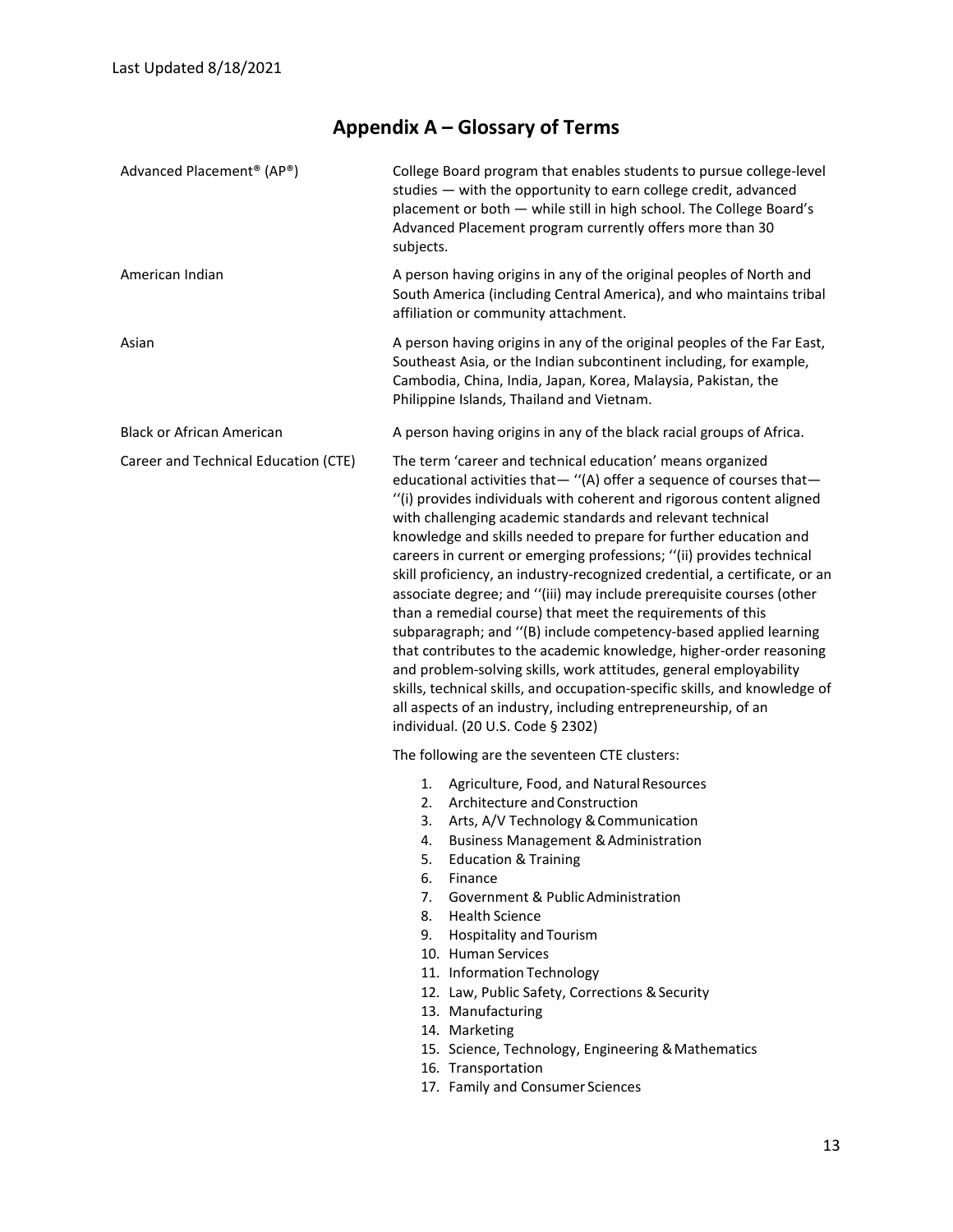#### Last Updated 8/18/2021

| <b>Chronically Absent</b>                                | A student is chronically absent if he/she misses ten percent or<br>greater of the total number of days enrolled in the school year for<br>any reason. Pre-Kindergarten students are excluded from this<br>calculation.                                                                                                                                                               |
|----------------------------------------------------------|--------------------------------------------------------------------------------------------------------------------------------------------------------------------------------------------------------------------------------------------------------------------------------------------------------------------------------------------------------------------------------------|
| College and Career Readiness (CCR)                       | Indicator expressing a student's college and career readiness (used<br>in Indicators 5 and 6 of the next generation accountability system).                                                                                                                                                                                                                                          |
| College entrance                                         | College entrance refers to the percent of high school graduates from<br>the year who enrolled in college any time during the first year after<br>high school.                                                                                                                                                                                                                        |
| College persistence                                      | College persistence refers to the percent of students who enrolled in<br>college the first year after high school, who returned for a second<br>year (Freshman to Sophomore persistence).                                                                                                                                                                                            |
| <b>Connecticut Physical Fitness</b><br>Assessment (CPFA) | The Connecticut Physical Fitness Assessment (CPFA) is administered<br>to all students in Grades 4, 6, 8 and 10. The health-related fitness<br>scores gathered through the CPFA should be used to educate and<br>motivate children and their families to increase physical activity and<br>develop lifetime fitness habits.                                                           |
| District Performance Index (DPI)                         | A District Performance Index (DPI) for the Smarter Balanced<br>Assessment and Connecticut Alternate Assessment (CTAA) is the test<br>performance of all subjects tested in the respective assessment for<br>all students in the district. The DPI ranges in value from 0 to 100<br>points.                                                                                           |
| Dual Enrollment                                          | Indicates courses for which a college has agreed to issue students<br>credit for completing.                                                                                                                                                                                                                                                                                         |
| Eligible for Free or Reduced-Price Meals                 | Students in this category are eligible for free or reduced price meals<br>or free milk in accordance with the Income Guidelines for the<br>National School Lunch Program.                                                                                                                                                                                                            |
| English Language Learners (ELL)                          | English language learners are students who lack sufficient mastery of<br>English to "assure equal educational opportunity in the regular<br>school program" (C.G.S. 10-17e).                                                                                                                                                                                                         |
| Full-Time Equivalent (FTE)                               | In the full-time equivalent count, staff members working part-time in<br>the school are counted as a fraction of full-time. For example, a<br>teacher who works half-time in a school contributes 0.50 to the<br>school's staff count.                                                                                                                                               |
| <b>High Needs</b>                                        | The CSDE used student-level demographic data to create a High<br>Needs student group. To be included in the High Needs student<br>group a student must be a student with a disability, English Learner<br>or a student eligible for free- or reduced-price meals.                                                                                                                    |
| Hispanic or Latino                                       | A person of Cuban, Mexican, Puerto Rican, South or Central<br>American, or other Spanish culture or origin, regardless of race.                                                                                                                                                                                                                                                      |
| International Baccalaureate® (IB®)                       | Founded in 1968, the International Baccalaureate® (IB) is a non-profit<br>educational foundation offering four programs of international<br>education that develop the intellectual, personal, emotional and<br>social skills needed to live, learn and work in a rapidly globalizing<br>world. Schools must be authorized, by the IB organization, to offer<br>any of the programs. |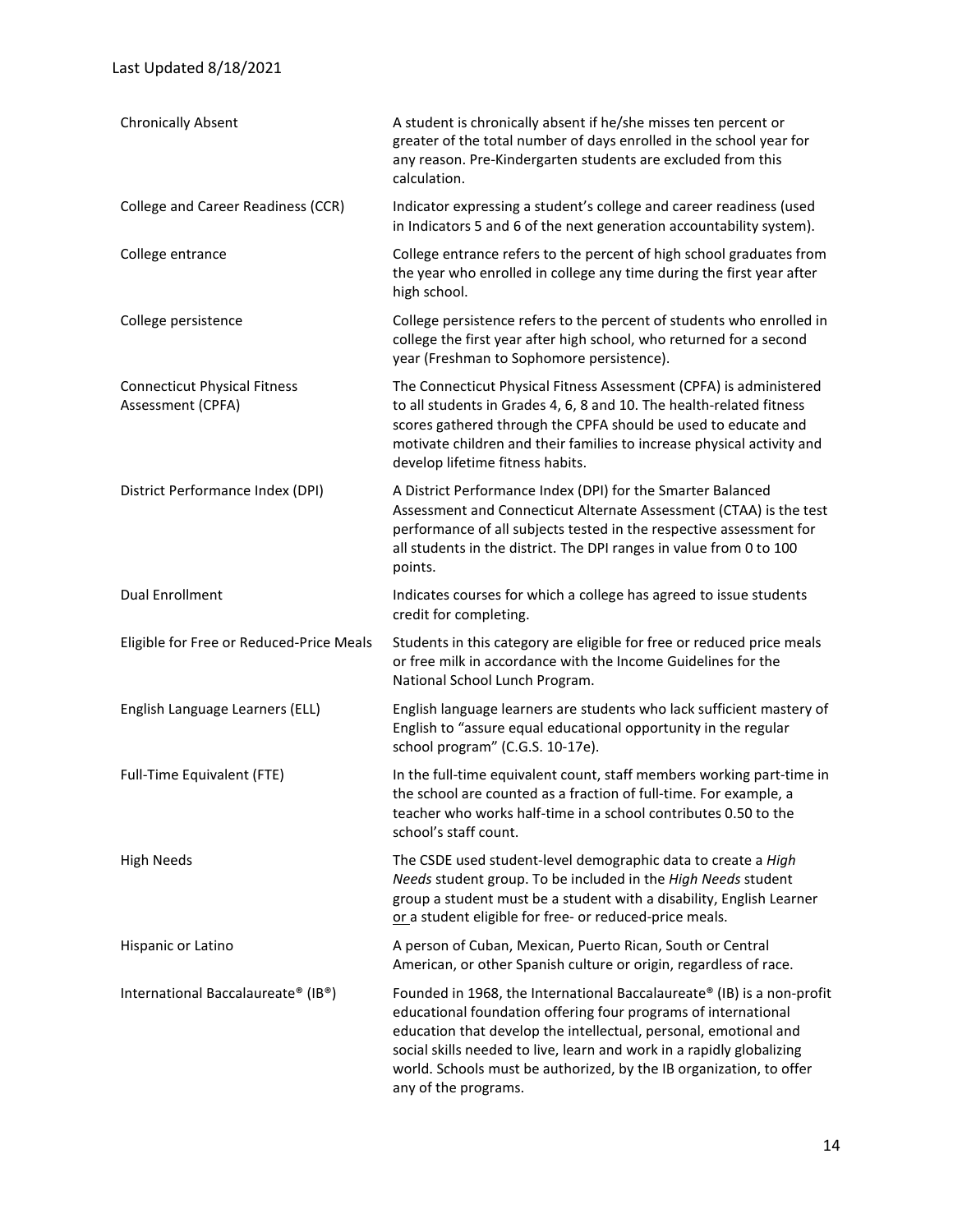| Pacific Islander                 | A person having origins in any of the original peoples of Hawaii,<br>Guam, Samoa or other Pacific Islands.                                                                                                             |
|----------------------------------|------------------------------------------------------------------------------------------------------------------------------------------------------------------------------------------------------------------------|
| <b>Poverty Quartiles</b>         | Quartiles are established based on the percentage of minority<br>students and students eligible for free or reduced-price meals in each<br>district.                                                                   |
| Students with Disabilities (SWD) | Students in this category are students with Individualized Education<br>Programs (IEPs) only. This category does not include students with<br>504 Plans.                                                               |
| Truant                           | A child age five to eighteen, inclusive, who is enrolled in a public or<br>private school and has four unexcused absences from school in any<br>one month or ten unexcused absences from school in any school<br>year. |
| White                            | A person having origins in any of the original peoples of Europe, the<br>Middle East, or North Africa.                                                                                                                 |